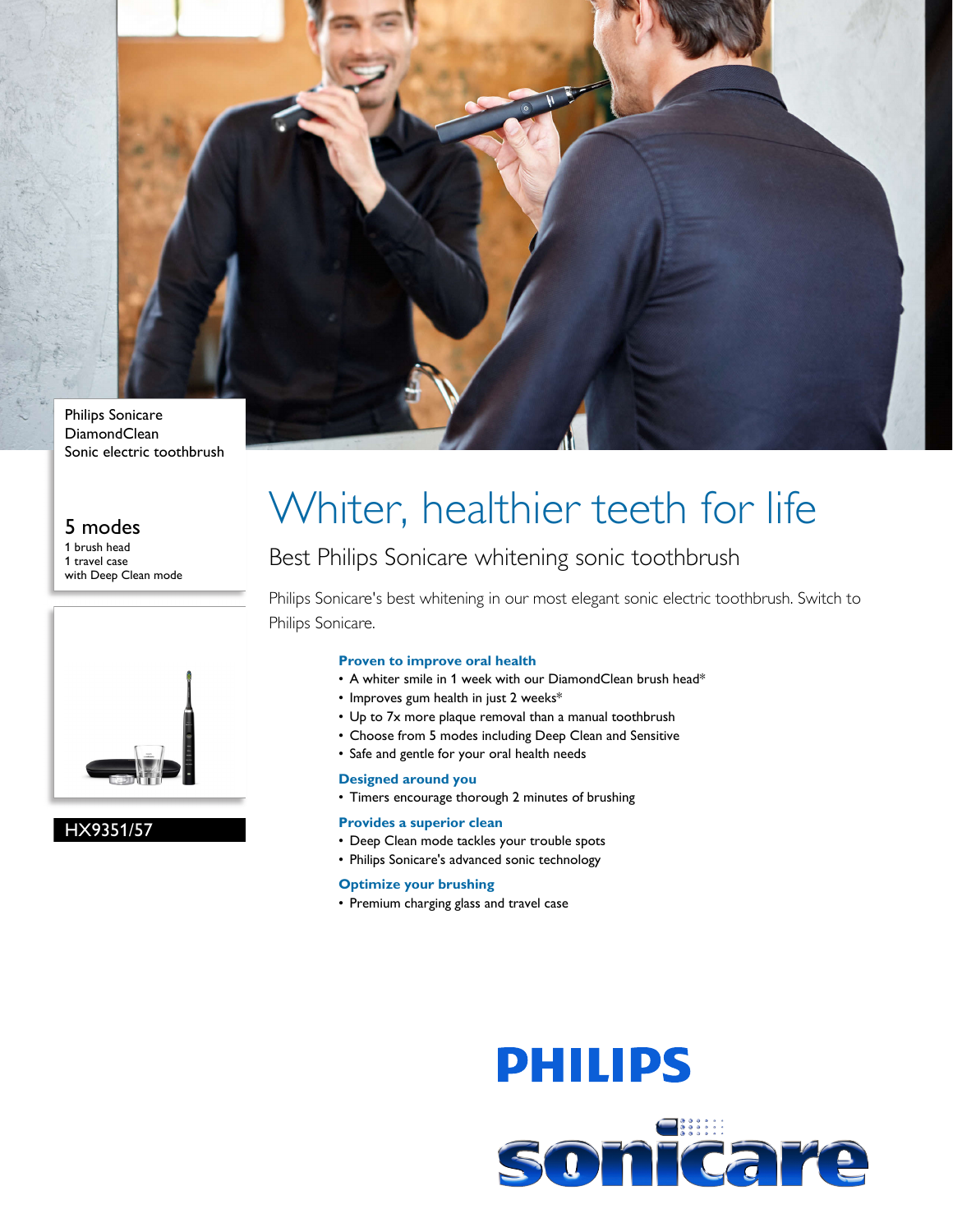#### Sonic electric toothbrush 5 modes 1 brush head, 1 travel case, with Deep Clean mode

# **Highlights**

#### **Up to 2x whiter teeth**



Click on our DiamondClean brush head to gently yet effectively remove surface stains. Densely packed central stain removal bristles work hard to make your smile 2x whiter in just 7 days.\*

#### **Say goodbye to plaque**



Densely-packed, high-quality bristles remove up to 7x more plaque than a manual toothbrush.

#### **Look after those gums**



With optimal cleaning from your

DiamondClean, gums will become healthier in 2 weeks\*. Removing up to 7x more plaque along the gum line than a manual toothbrush\*, you'll get your healthiest smile.

#### **5 modes to clean your way**

|  | $\overline{\phantom{0}}$<br>$\bullet$                |                                                                                                                                                                                                                                |  |
|--|------------------------------------------------------|--------------------------------------------------------------------------------------------------------------------------------------------------------------------------------------------------------------------------------|--|
|  | $\bullet$ $\blacksquare$<br>$\bullet$ $\blacksquare$ |                                                                                                                                                                                                                                |  |
|  |                                                      | and the contract of the contract of the contract of the contract of the contract of the contract of the contract of the contract of the contract of the contract of the contract of the contract of the contract of the contra |  |

With DiamondClean, you get a truly refreshing clean every day. Our 5 modes cover all your brushing needs; Clean mode – for exceptional daily cleaning, Gum Care – to gently massage gums, Deep Clean – for an invigorating deep clean, Sensitive – for gentle yet effective cleaning of sensitive gums, and White – the ideal mode to remove surface stains.

#### **Extra deep cleaning**



Our Deep Clean mode means you can really focus on specific areas, paying them extra attention. We've combined our unique brush head motion with an extended 3 minutes of brushing time so your teeth get a truly deep clean.

#### **QuadPacer and Smartimer**



It takes just 2 minutes to thoroughly brush your teeth. Our QuadPacer lets you know when

you've spent the optimal amount of time on each section of your mouth while our SmarTimer signals when your total time is up. Together they help you reach your recommended brushing time, every time.

#### **Philips Sonicare technology**



Philips Sonicare's advanced sonic technology pulses water between teeth, and its brush strokes break up plaque and sweep it away for an exceptional daily clean.

#### **Brush with confidence**



Whatever your specific needs, you can be sure of a safe brushing experience with DiamondClean. Our sonic technology is suitable for use with braces, fillings, crowns and veneers, and can even be used in the daily treatment of gum disease.